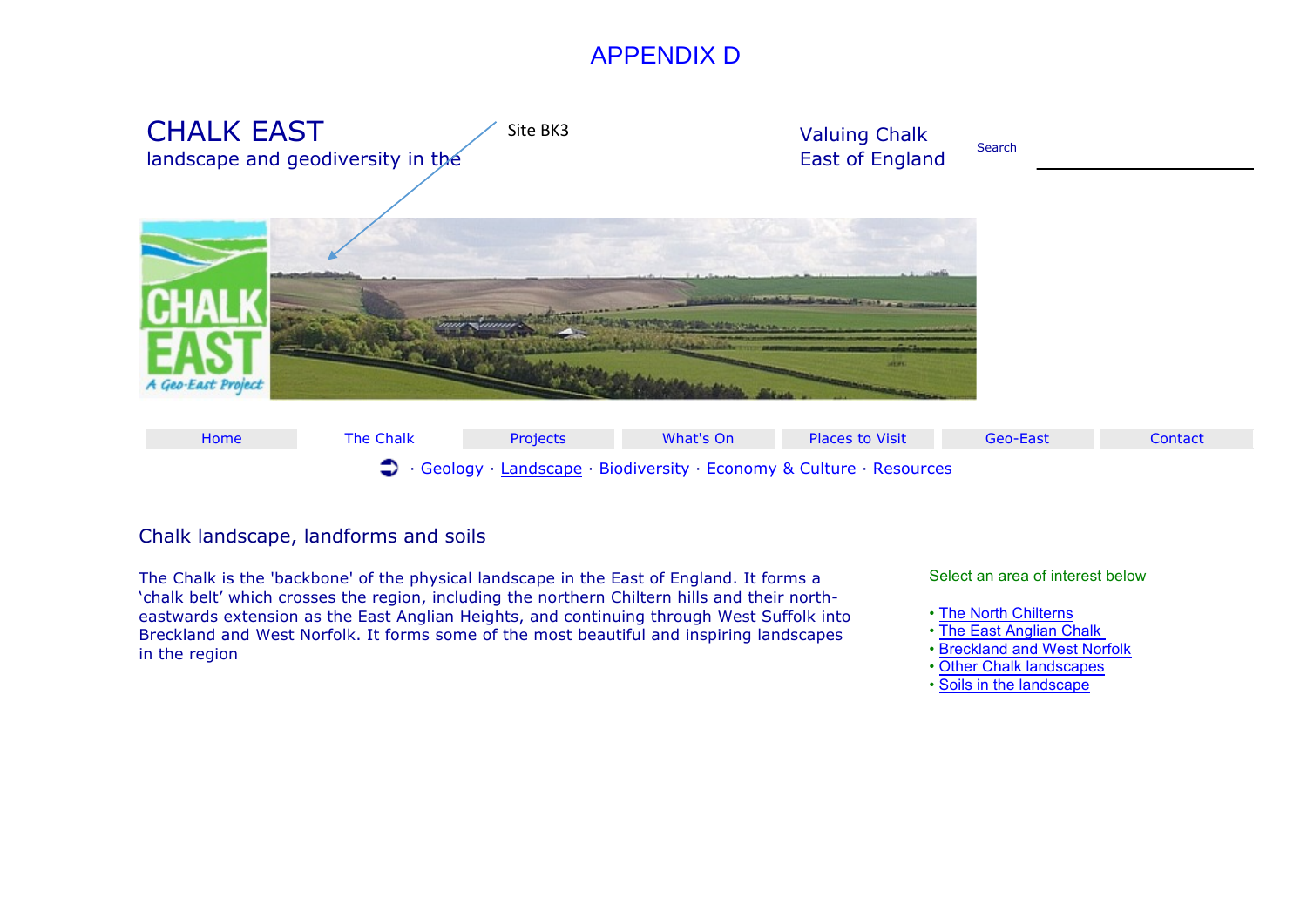

Winter fields at Heydon, Cambs.

# **The North Chilterns**

The chalk hills of the Chilterns are designated as an Area of Outstanding Natural Beauty, and form the highest ground in the region (up to 244m (802ft) near Tring). Physical features include:

- a prominent escarpment with steps and platforms (as seen at Dunstable, Totternhoe, Sundon, Sharpenhoe, Hexton);
- major valleys with chalk rivers draining south-eastwards (such as the Bulbourne, Gade and Ver);
- a plateau capped with deposits of clay-with-flints (the tops are often wooded);
- an extensive dip slope with many dry valleys;
- seasonal or intermittent streams, known as bournes.

This is an ancient landscape; the drainage pattern may have taken shape over a million years ago.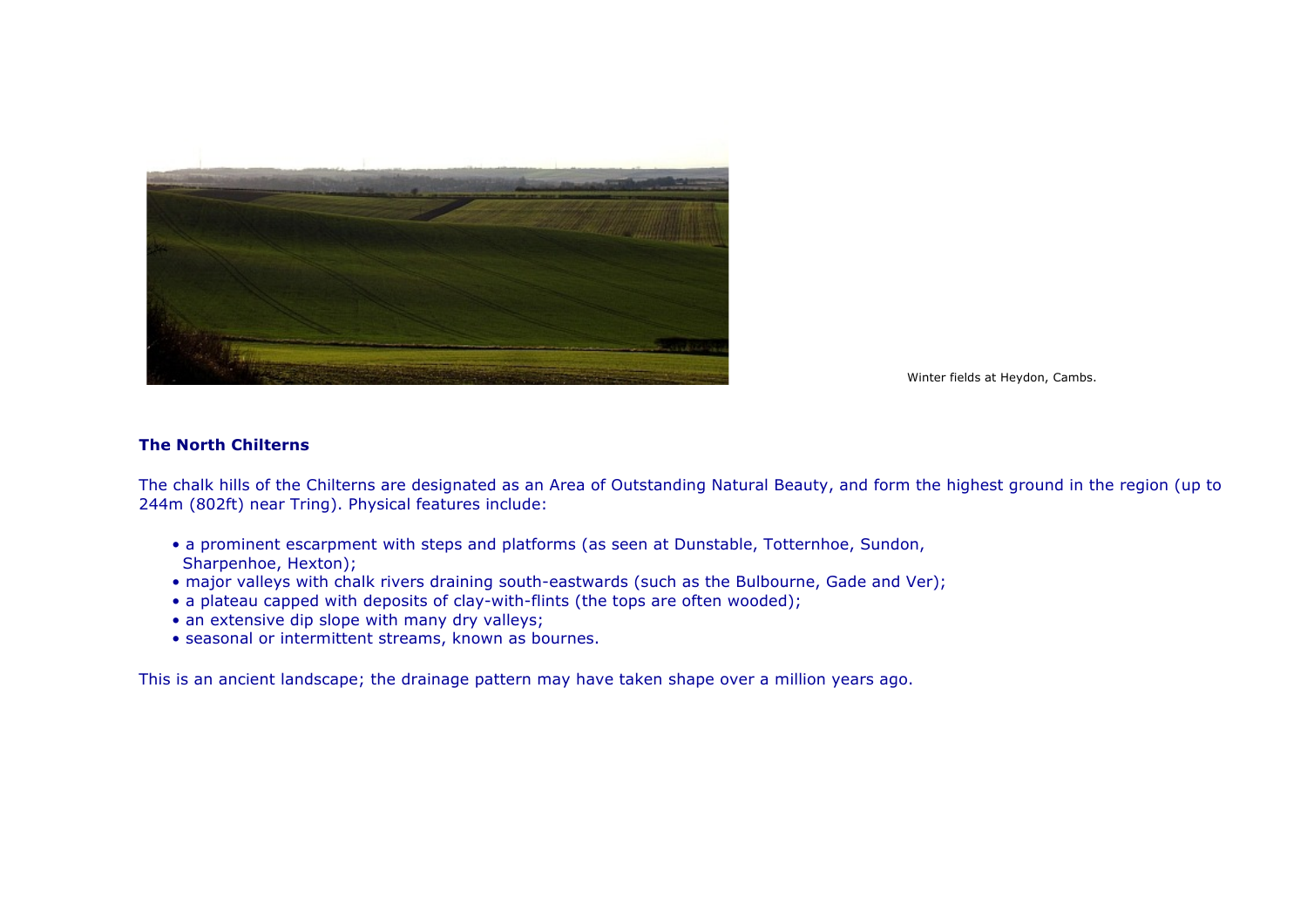

A view of the Chilterns chalk hills near Berkhamsted, Herts. Woodland has developed on the clay-with-flints which caps the higher ground.



Long Deans, a dry valley near Hemel Hempstead, Herts. Such features may have formed in periods of enhanced run-off, when groundwater levels were higher or ground was frozen in the Ice Age.



The Dunstable Downs, Beds. The Middle Chalk escarpment is fretted with dry valleys. It overlooks a 'bench' of softer chalk where Dunstable Downs gliding club aerodrome is situated.

For more information see the Chilterns National Character Area and Chilterns Natural Area profiles.

# **The East Anglian Chalk**

The chalk escarpment of the Chilterns continues north-eastwards through Cambridgeshire, Hertfordshire, Essex and Suffolk and becomes the East Anglian Heights. Is highest point is 147m (482ft) at Chrishall, Essex. Physical features include:

- a distinctive open, rolling landscape fronted by gentle, stepped escarpments (as seen at Ashwell, Therfield Heath, Heydon, Wandlebury);
- shallow dry valleys (as at Kelshall, Heydon);
- spring-lines where water emerges from the chalk aquifer at impermeable layers, such as the Melbourn Rock (as at Ashwell, Fowlmere, Fulbourn, Chippenham);
- an extensive dip slope mantled with glacial till and an extensive dip slope mantled with glacial till and dissected by valleys with streams which may cut down to chalk bedrock;
- seasonal streams (for example the River Kennett at Moulton).

The Anglian glaciation has played an important role in the shaping this landscape: its ice sheets eroded and surmounted the escarpment, draping it and the dip-slope with till ('boulder clay'), breaching it to form through-valleys such as the River Cam, and progressively lowering the escarpment towards the north-east.

#### Top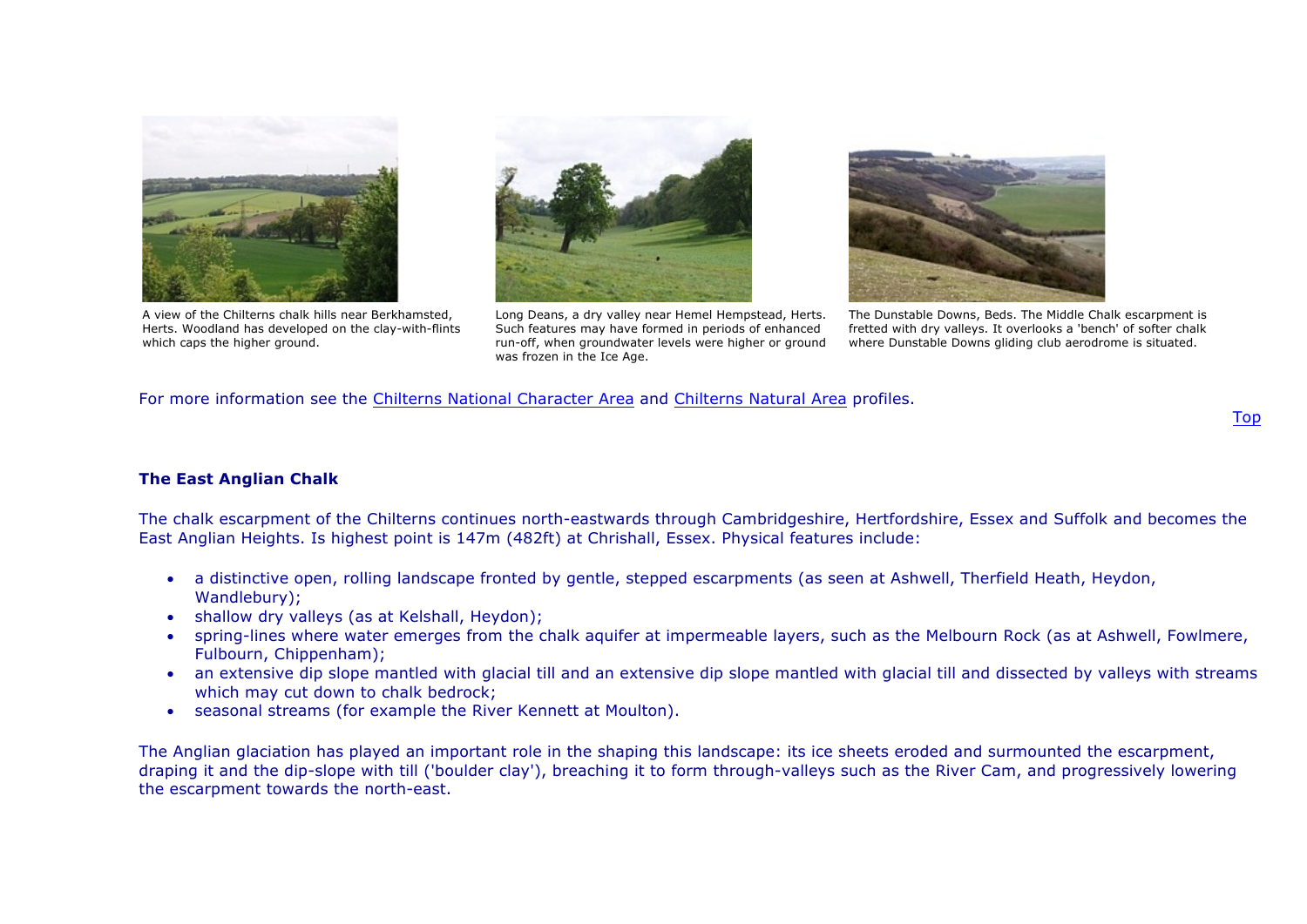



The Upper Chalk escarpment near Barkway, Herts. The bare fields show darker bands of glacial till interspersed with slabs of chalk thrust up by an ice sheet.

A dry valley in the Middle Chalk at Therfield Heath, Herts. The chalk grassland on this site is thought to have been developing for 4,000 years since the Bronze Age.



Ashwell Springs, Herts, the source of the River Rhee. Water emerges from the chalk aquifer at the impermeable Chalk Marl horizon of the Lower Chalk.

For more information see the East Anglian Chalk National Character Area and East Anglian Chalk Natural Areaprofiles.

# **Breckland and West Norfolk**

The 'chalk belt' continues through West Suffolk into Breckland and West Norfolk, although it is often disguised by Ice Age glacial deposits. 500,000 years ago there were probably chalk hills here as high as the Chilterns today, but 450,000 years ago the Anglian ice sheets flowed over them, eroded and covered them with till in many places. However the influence of the Chalk on the landscape can be seen in subtle ways. Physical features include:

- low, rolling uplands, often mantled by a veneer of glacial till (as seen at Swaffham, Great Massingham, Docking);
- periglacial patterned ground, where frost acting on varying chalky and sandy subsoils produced soil stripes and polygons (as at Brettenham Heath, Grimes Graves, Brancaster);
- chalk streams, where rivers are supplied by chalk springs or run directly over chalk bedrock (for example the rivers Nar, Wissey, Thet);
- Breckland meres, where the Chalk is an aquifer for a group of natural lakes in Breckland with a distinct seasonal recharge regime (as at Langmere, Ringmere, Fowlmere);
- periglacial pingo ponds and palsas, where frost acting on springs in the Chalk bedrock during the Ice Age has given rise to clusters of ramparted ponds (as at Thompson, Foulden and East Walton Commons);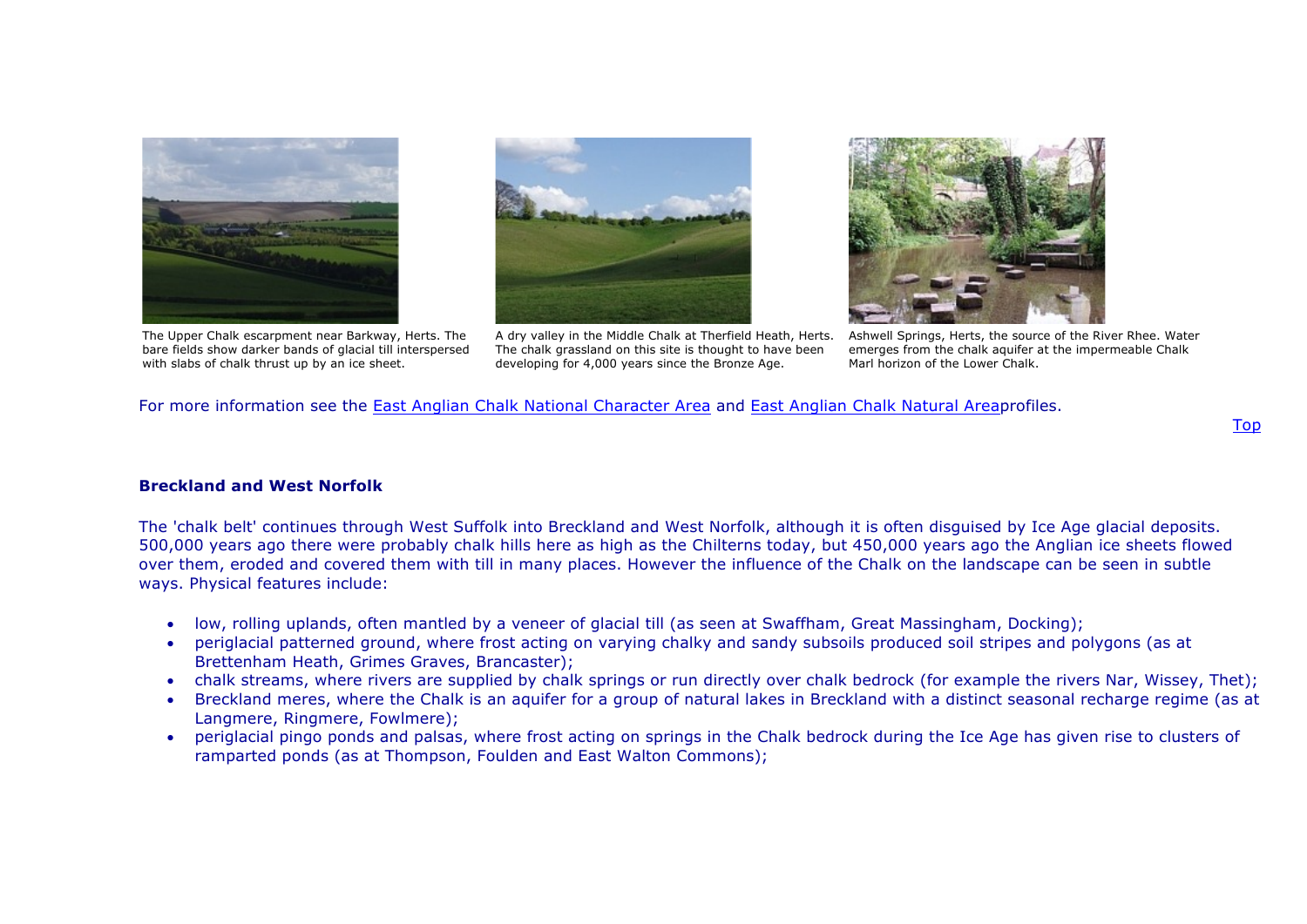• dolines, basin-shaped depressions caused by solution and collapse of the Chalk bedrock (the Devil's Punchbowl at Croxton is a good example).



Chalk is close to the surface at Tumbley Hill, West Acre. Aerial photos show remarkable periglacial patterned ground forming nets and stripes here



A relict pingo pond at East Walton Common. Earth ramparts surround a depression where a blister of ground ice once formed over a Chalk spring.



The Devil's Punchbowl, Croxton, is a doline with fluctuating water levels that vary according to the level of ground water in the underlying Chalk bedrock.

For more information see the Breckland National Character Area and Breckland Natural Area profiles; also theNorth West Norfolk National Character Area and North Norfolk Natural Area profiles.

#### Top

# **Other Chalk landscapes in the East of England**

The Chalk influences landscapes and landforms in other parts of the region, where it lies close to the surface beneath younger strata and 'drift' deposits. For example:

- valleys may have cut down through younger deposits to expose chalk bedrock in the middle sections of their course, as in the Wensum and Gipping valleys;
- chalk springs may bubble up in valleys, as along the Glaven valley (Norfolk);
- solution hollows (dolines) may form where solution and collapse of the Chalk has taken place beneath thin superficial deposits; these may take the form of circular depressions in farmland;
- solution hollows close to valley sides may have become enlarged by thermokarst processes in the Ice Age to form natural lakes; examples include Quidenham Mere (Norfolk) and Bosmere (Suffolk);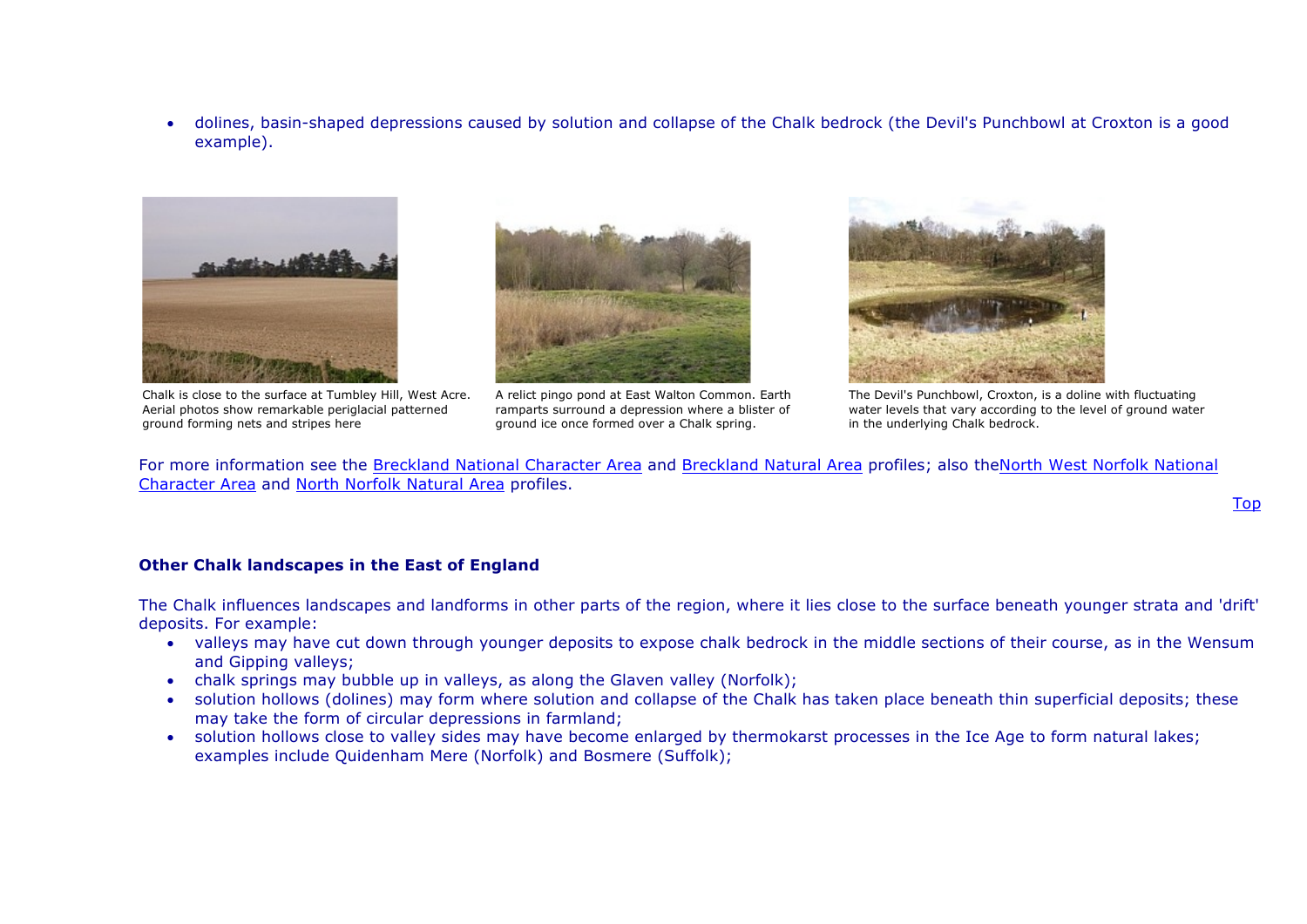• streams may be absorbed into swallow-holes where overlying deposits become thin, as at Water End (Herts), or where they flow off boulder clay, as at Coddenham (Suffolk).



Diss Mere, Norfolk, is a basin-shaped lake 18m (60ft) deep. It probably developed as a solution collapse feature in Chalk bedrock, and is fed by three powerful springs



Swallow-holes at Water End, Herts. Chalk underlies impermeable London Clay. Two streams converge on a series of sink-holes and disappear into the Chalk beneath.



The River Glaven at Hunworth, Norfolk. It is 17km long, of which 11km are classified as a chalk stream; it flows over chalk bedrock in its lower reaches.

#### **Soils in the Chalk landscape**

Soils result from weathering and biological processes operating on the underlying geological parent material. In the 'chalk belt' the chalk bedrock has played a formative role, along with various superficial 'drift' deposits. It is typically free-draining, except where it has clay-rich horizons, or is covered with clayey 'drift'.

Soils in the 'chalk belt' include:

- rendzinas shallow, silty, grey, well-drained soils; formed over chalk bedrock on escarpments and hillsides;
- calcareous brown earths loamy, well-drained, chalk-rich soils; formed over chalky material on gently undulating land;
- palaeo-argillic brown earths fine silty or loamy soils with flints and a reddened subsoil; formed over plateau drift, clay-with-flints or glacio-fluvial drift and till.

In the Breckland area, chalky sub-soils are covered with a sandy layer of glacio-fluvial and aeolian drift. Their interaction under periglacial conditions during the Ice Age has produced patterned ground of stripes and polygons in many places.